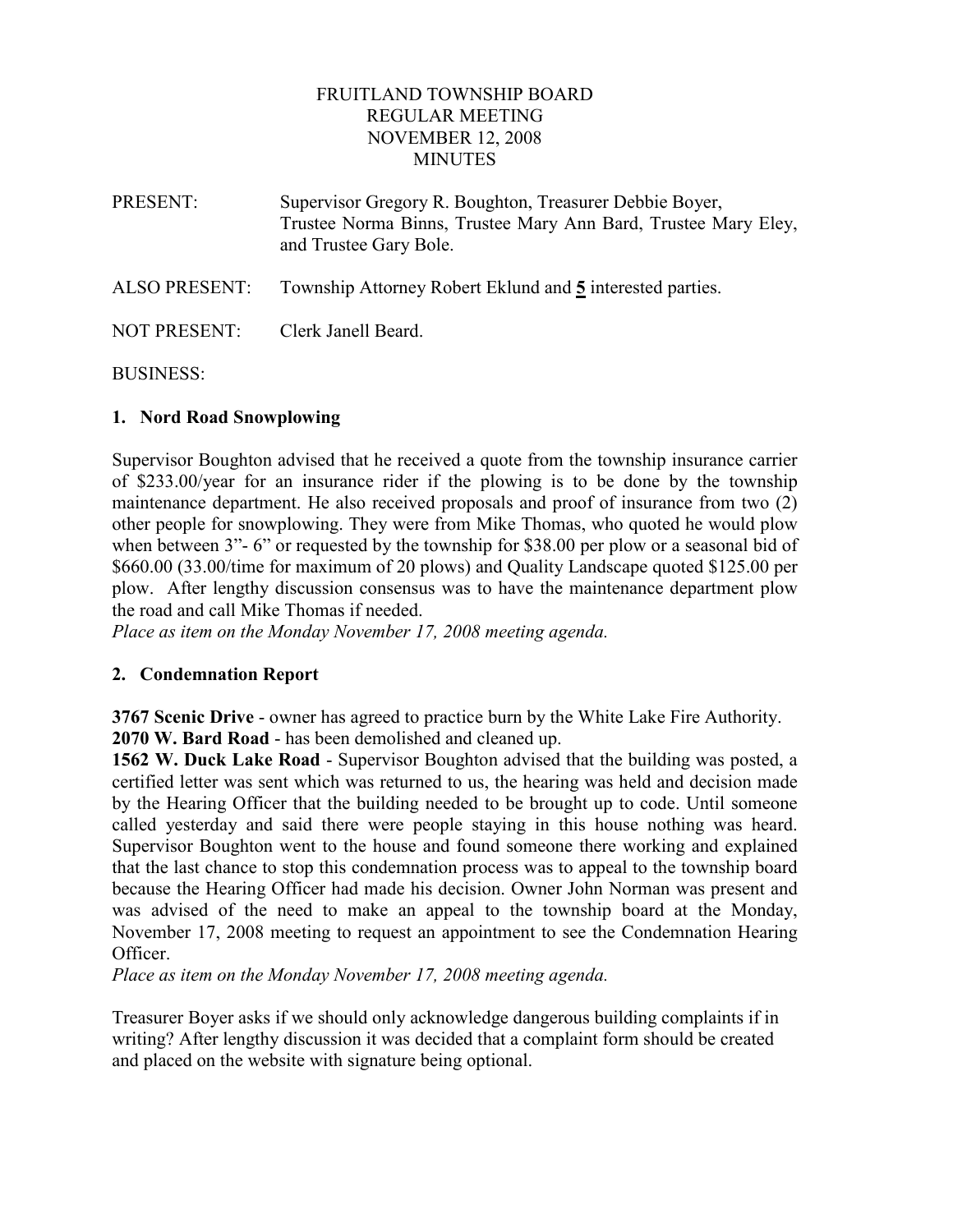## 3. McMillan Road End Committee

- Request from committee Email from Nancy Johnson
	- 1) That final draft of Ordinance R61 be passed immediately
	- 2) That \$2,000.00 DEQ application fee be approved
	- 3) Provides list of what is left to be done

 Motion by Trustee Bard, second from Trustee Bole, ADOPTED, to approve allocation of \$2,000.00 for DEQ application fee to come from the General Body. Upon Voice Vote: 6 AYES 1 ABSENT

Trustee Bard recommends that Ordinance R61 be held for the incoming board giving all board members time to review the final draft. Consensus was to put on the Monday agenda to receive the final draft of Ordinance R61 and act on at a future meeting with public hearing being optional.

Place as item on the Monday November 17, 2008 meeting agenda.

## • VandeVusse replaces Binns

Mr. VandeVusse sent Supervisor Boughton a note confirming he is willing to serve on the committee replacing Trustee Binns.

> Motion by Treasurer Boyer, second from Trustee Binns, ADOPTED, to replace Trustee Binns with Alan VandeVusse on the McMillan Road End Committee. Upon Voice Vote: 6 AYES 1 ABSENT

### • Bard to co-chair with Johnson

Supervisor Boughton states according to Nancy Johnson a co-chair is not necessary at this time. Treasurer Boyer states she believes a person from the township board is needed on the committee as a liaison. Trustee Bard states she plans on attending the meetings but not in the co-chair capacity. Consensus was to defer this to the incoming board.

### 4. Planning Commission

• Workshop Request – Renewable Energy

Motion by Treasurer Boyer, second from Trustee Bard, ADOPTED, to approve Planning Commissioners Deur and Lernowich to attend a workshop on December 8, 2008 in Ludington, Michigan for cost of \$55.00 per person. Upon Voice Vote: 6 AYES 1 ABSENT

## • Appointment – Matt Cross until March 2009

Matt Cross was appointed to the Planning Commission to serve through the November 2008 meeting. He has agreed to complete previous Planning Commissioner Bryan Grover's term which ends March 2009.

Place as item on the Monday November 17, 2008 meeting agenda.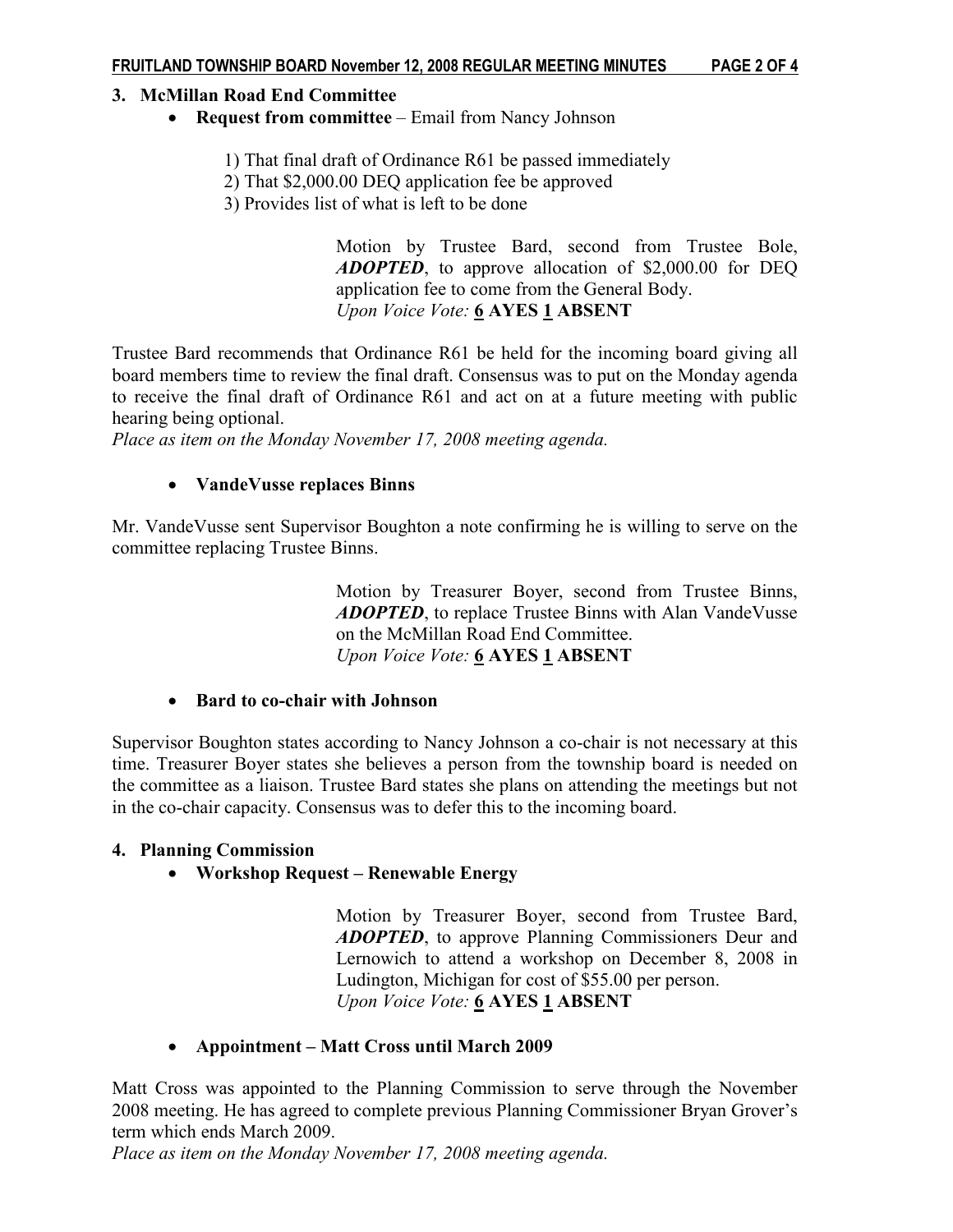#### 5. Sewer Proposals

According to Supervisor Boughton we received proposals from all but one from which we requested, John Warner from Muskegon County Public Works will review and make recommendation.

#### 6. Lighthouse Weddings Lease Agreement

Motion by Trustee Bole, second from Trustee Eley, ADOPTED, to amend the lease agreement as follows: 6. Should inclement weather prevent the event which is the subject of this agreement from taking place on the day scheduled, Fruitland Township will  $\ddagger$ .) attempt to offer an alternate date to User, or 2.) remit to User, less any incurred costs, amount received to date.

Upon Voice Vote: 6 AYES 1 ABSENT

#### 7. Roads Committee – Sam St. Amour

 Motion by Trustee Bole, second from Trustee Eley, **ADOPTED**, to have one (1) Township Board member and (4) others to work with the road policy. Upon Voice Vote: 6 AYES 1 ABSENT

#### 8. Ordinance Enforcer Committee – Sam St. Amour

 Motion by Trustee Bard, second from Trustee Binns, ADOPTED, to request incoming Supervisor Sam St. Amour, to solicit members to serve on an enforcement advisory committee.

Upon Voice Vote: 6 AYES 1 ABSENT

### 9. Election Report

Motion by Supervisor Boughton, second from Trustee Eley, ADOPTED, to approve five (5) comp days for Sally, three (3) for Becky and one (1) for Ericka to be taken before the end of March 2009 with letter written to each thanking them for their hard work on the election held November 4, 2008 and going above and beyond the call of duty. Upon Voice Vote: 6 AYES 1 ABSENT